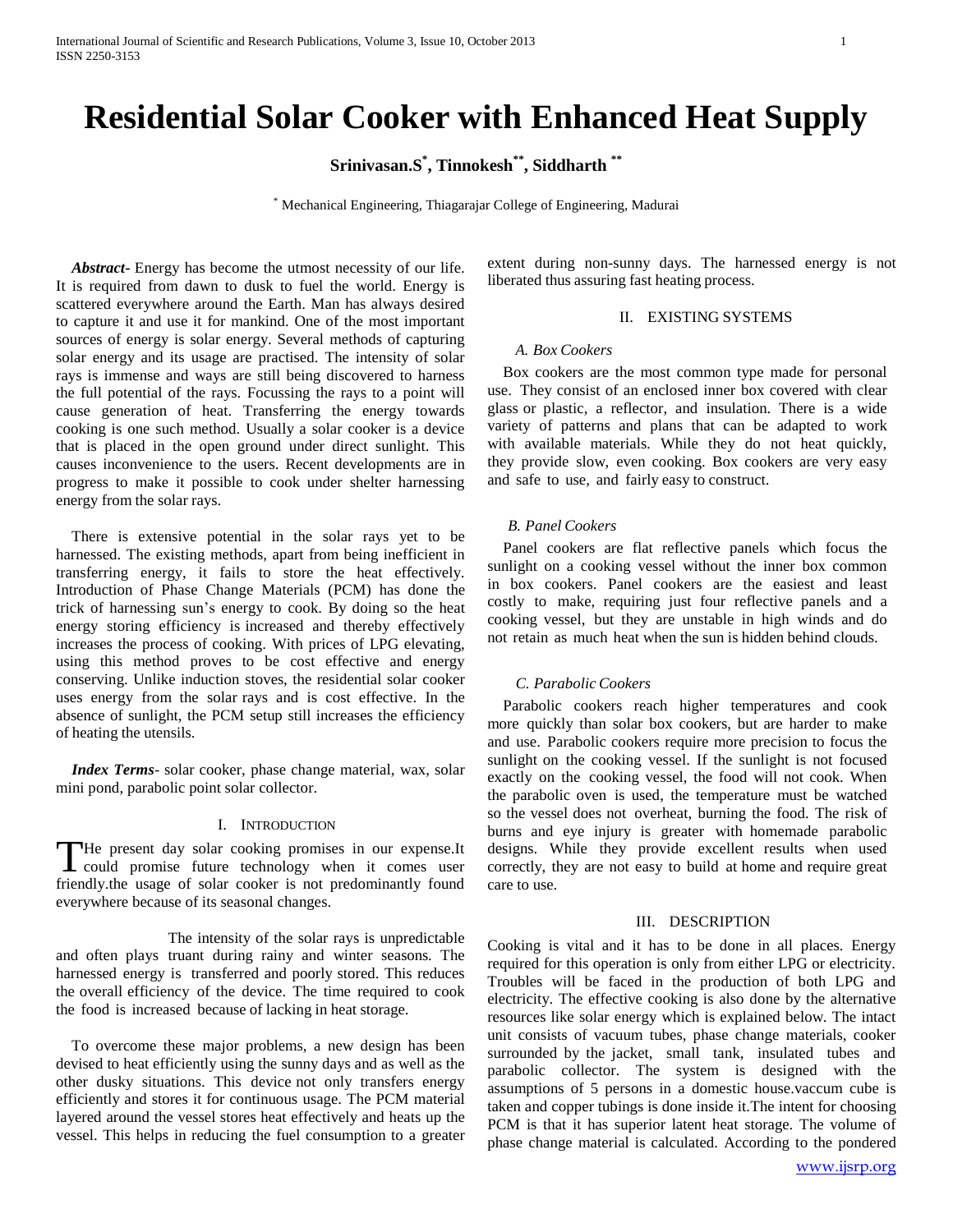volume, phase change materials are crammed into insulated cubical box. The cubical box is chosen as it has lower value of surface area to volume (SA/V) ratio compared to other standard shapes. Hence heat loss will be minimum at the night time. The copper tubes are placed inside the vacuum tube which is bent for greater surface contact and to enhance the better heat transfer and water is promulgated inside the copper tube. This entire setup is positioned in the point focus of the parabolic collector.



Figure 1:parabolic point collector

The area of parabolic collector is calculated by considering available solar irradiation per unit area and the energy required. Seven coils of copper tube are to be found for better surface area contact in the cube of phase change material located in the centre.since 57kg of PCM is required ,so two parabolic point solar collectors are used. The small tank is sited next to the cooker for condensation of the wet mixture. A pump is also builtin for the circulation of water and it completes one cycle. The temperature of water increases aggressively and it cooks the food in the cooker. If this system is erected in the universe, we can easily face the LPG and electrical power demand. By eliminating the usage of LPG, we can control the carbon emissions in large quantity.



#### IV. WORKING

The entire arrangement works by utilizing heat from the solar irradiation and the efficiency relies upon the effective ways which harness the full potential of the sun. The parabolic collector is selected for the rationale of obtaining point focus in it. The parabolic collector reflects sun rays and converge it into a point where the vacuum tube packed with phase change material is positioned. Copper tubes are mounted inside the phase change material. The water as a working substance is circulated inside the copper tube which absorbs the heat extracted by the vacuum tube. In between the vacuum tube, cube of PCM is located which is well insulated from the surroundings which also plays effective role in heat transfer. Hot water is transferred to the cooker by insulated pipes to eliminate transmission heat loss. Due to the solar irradiation, water gets heated up in step by step process.since preheating is done in the first parabolic point solar collector,its is passed through non radiating pipes towards the second parabolic point collector to acquire required temperature as shown in layout Figure[3]. This hot water is made circulated through the jacket in the cooker. The small tank is sited next to the cooker for the condensation of the wet mixture of water vapour. A pump is used to drive the system of fluids. A valve is fitted for the adjusting of mass flow rate of water. This mass flowrate will controls the cooking temperature. If the mass flow rate is higher, it obtains lower cooking temperature and vice versa. This system surely meets the demand of LPG and power consumption and it also reduces pollution.The process is explained in Figure[3]



#### V. .CALCULATION

## ASSUMPTIONS:

**1)** It is assumed that 7L cooker is suited for 5 people in a house

**2)** The cooking food is considered to be water

**3)** The location for cooking is chosen to be Madurai, Tamilnadu, India

**4)** It is assumed that maximum final temperature of the food is 130-150C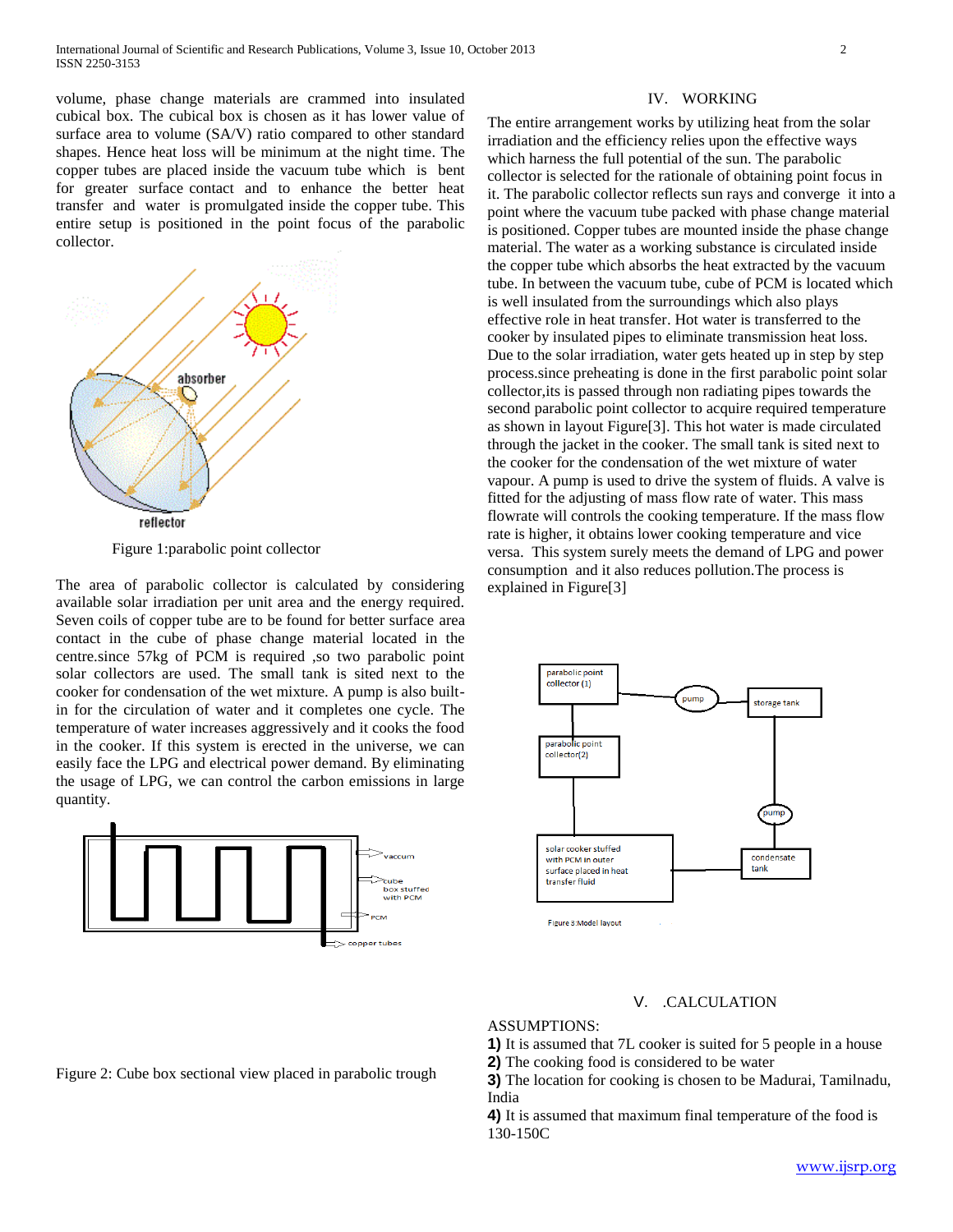**5)** Parabolic collector to be designed for PCM to attain maximum temperature of 160C

**6)** Optimum melting point of PCM is 120C

**7)** Time required to cook food during night time is assumed to be 1½ hours



## Figure 4:CAD MODEL OF COOKER

## 1.ENERGY REQUIRED TO COOK FOOD:

Volume of the Cooker  $V = 0.007$  m For water, Density =  $1000 \text{ kg/m}^3$ Mass  $m = 7$  kg Specific heat (at constant pressure) C  $= 4.187$  kJ/kg K Initial temperature of food  $Ta = 30C$  (room temperature) Maximum final temperature of food Tb=130C Temperature difference  $dT = 100C$ Required heat energy  $Q = m * C$  $dT = 7 * 4.187 * 100$  $Q = 2930.9$  kJ 2.TIME FOR BACKUP Due to absence of sunlight during night time cooking,

let maximum time required to cook during night time  $= 1 \frac{1}{2}$  h

## 3.TEMPERATURE:

Maximum Cooking temperature T1 = 150C Maximum temperature of PCM T2 = 160C

#### 4.PCM SELECTION:

Required melting point of PCM = 120C Name  $=$  S117 Melting point  $= 117C$ Density =  $1450 \text{ kg/m}^3$ Latent heat  $L = 160$  kJ/kg Specific heat capacity  $Cp = 2.61$  kJ/kgK Thermal conductivity  $k = 0.7$  W/mK 5.MASS OF PCM REQUIRED: Heat energy required to boil 1L  $q = 291.14 \text{ kJ}$ By experiment, Time taken to reach boiling point of water  $= 20$  min For 20 min energy supplied  $= 291.14 \text{ kJ}$ Let us assume backup time  $t = 1 \frac{1}{2} h$ For 1  $\frac{1}{2}$  h energy required Q = 1310.13 kJ/L For 7 Litre,

Total energy required  $Q = 9170.91$  kJ  $Q = m * L$  $m = Q/L$ m=57kg

57kg of PCM can be filled in 77.11cm side of cube .but we have used two parabolic point collector troughs,so two evacuvated cubes with copper pipings is made.eventually a cube has a side of 36 cm(approx).two cuboids are used because of getting PCM to obtain its phase change temperature quickly .

#### 7.DESIGN OF COIL ASSUMPTIONS:

\* Copper pipe diameter  $d = 12$  mm

- $^*$ Coil diameter D = 150 mm
- \* Free gap  $G = 10$  mm
- $*$ No. of turns  $n = 7$
- \*Secondary Length of the coil  $l = 100$  mm
- \* Total length of the coil,

$$
L = n * ((2 * p * r) + G) + (2 * l)
$$

$$
L = 53 \, \mathrm{cm}
$$

8.MASS OF CO2 EMISSION BY LPG; LPG contains 70% propane and 30%butane The chemical reactions are: Propane : C3H8 +5O2 ->3CO2+4H2O Butane: 2C4H10+13O2->8CO2+10H2O By atomic weight calculation,it is found 1 ton of LPG emits 3.04 ton(approx)

## FURTHER WORK:

Since cooker is covered with PCM for cooking at night time with enhanced heat supply system.we can make it to keep fresh to serve by incorporating PCM inside cooker ,at surface where it is supposed to ignited.CAD drawings of proposed further work is shown here in Figure[5].PCM is filled in some extended surface which doesn't affect the cooking methods helps to utilize the waste energy and make it Go Green.



Figure 5:proposed work draft model

## RESULTS AND DISCUSSION: